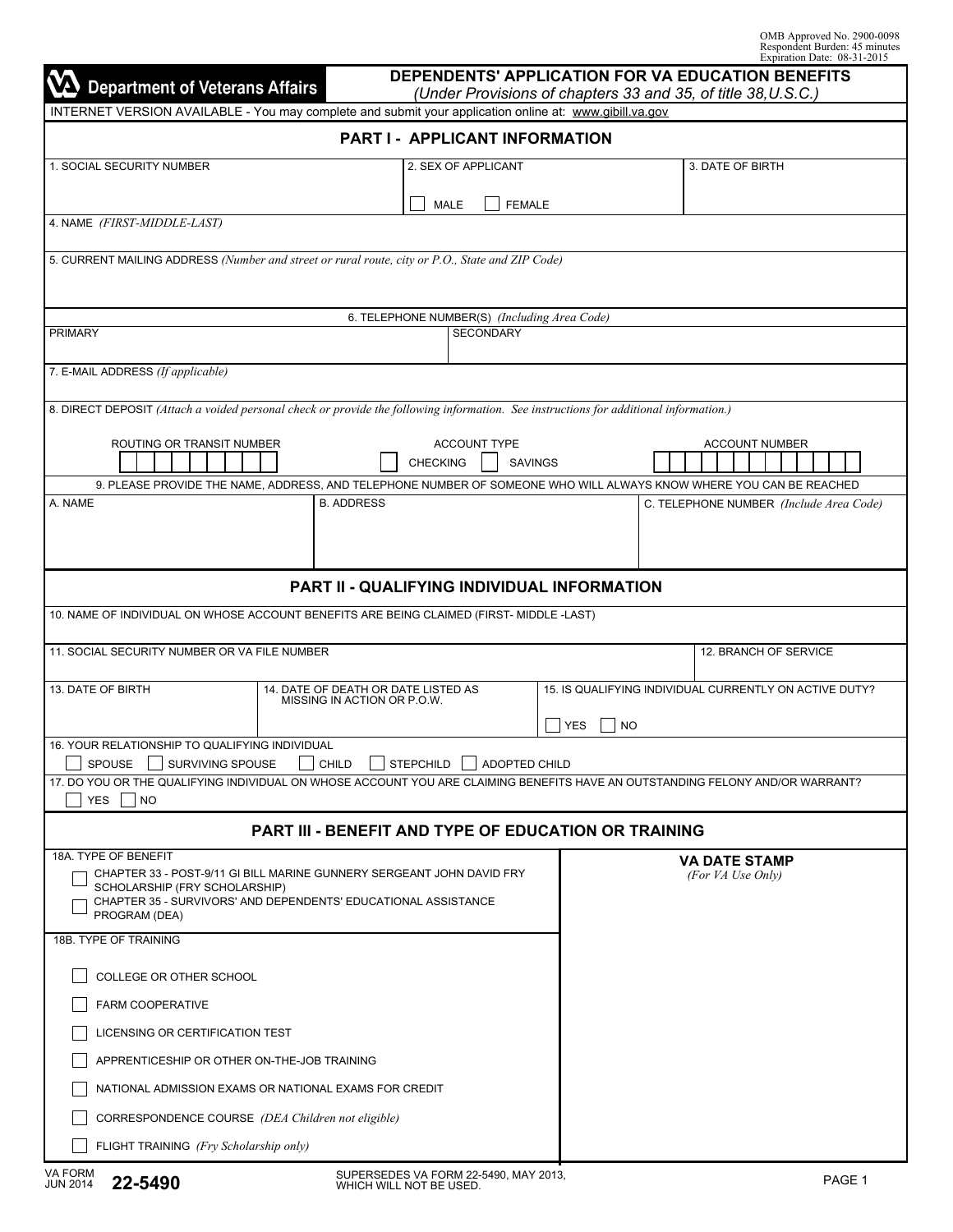SOCIAL SECURITY NUMBER OF APPLICANT  $\Box \Box \Box \Box \Box \Box \Box$ 

| 19. NAME AND ADDRESS OF SCHOOL OR TRAINING FACILITY (Number and street or rural route, city or P.O., State and ZIP Code)                            |                                                                                                                                                   |                                                                                                                                                |                                                                                                                                   |  |  |  |  |  |  |
|-----------------------------------------------------------------------------------------------------------------------------------------------------|---------------------------------------------------------------------------------------------------------------------------------------------------|------------------------------------------------------------------------------------------------------------------------------------------------|-----------------------------------------------------------------------------------------------------------------------------------|--|--|--|--|--|--|
| 20. SPECIFY YOUR EDUCATION OR CAREER OBJECTIVE, IF KNOWN (e.g., Bachelor of Arts in Accounting, Welding Certificate, Police Officer)                |                                                                                                                                                   |                                                                                                                                                |                                                                                                                                   |  |  |  |  |  |  |
| 21. DATE YOU WILL BEGIN SCHOOL OR TRAINING                                                                                                          |                                                                                                                                                   |                                                                                                                                                |                                                                                                                                   |  |  |  |  |  |  |
| <b>MONTH</b><br><b>YEAR</b><br><b>DAY</b>                                                                                                           |                                                                                                                                                   |                                                                                                                                                |                                                                                                                                   |  |  |  |  |  |  |
|                                                                                                                                                     | <b>PART IV - DEA APPLICANT AND ELECTION INFORMATION</b><br>(Fry Scholarship Applicants, Skip to Part V)                                           |                                                                                                                                                |                                                                                                                                   |  |  |  |  |  |  |
|                                                                                                                                                     |                                                                                                                                                   | <b>SECTION I - APPLICANT INFORMATION</b>                                                                                                       |                                                                                                                                   |  |  |  |  |  |  |
|                                                                                                                                                     | 22. IF YOU ARE THE SPOUSE OF A DISABLED VETERAN, IS A DIVORCE OR ANNULMENT PENDING?                                                               |                                                                                                                                                |                                                                                                                                   |  |  |  |  |  |  |
| <b>YES</b><br> NO                                                                                                                                   |                                                                                                                                                   |                                                                                                                                                |                                                                                                                                   |  |  |  |  |  |  |
| 23. ARE YOU A HANDICAPPED CHILD (14 YEARS OR OLDER), SPOUSE, OR<br>SURVIVING SPOUSE SEEKING SPECIAL RESTORATIVE TRAINING?                           |                                                                                                                                                   |                                                                                                                                                | 24. ARE YOU A HANDICAPPED CHILD, SPOUSE, OR SURVIVING<br>SPOUSE SEEKING SPECIALIZED VOCATIONAL TRAINING?                          |  |  |  |  |  |  |
| <b>YES</b><br><b>NO</b>                                                                                                                             |                                                                                                                                                   | <b>YES</b><br>INO                                                                                                                              |                                                                                                                                   |  |  |  |  |  |  |
|                                                                                                                                                     |                                                                                                                                                   | 25. IF YOU ARE THE SURVIVING SPOUSE OF A DECEASED VETERAN, HAVE YOU REMARRIED SINCE HIS OR HER DEATH?                                          |                                                                                                                                   |  |  |  |  |  |  |
| <b>YES</b><br><b>NO</b>                                                                                                                             | (If "Yes," please provide date of remarriage)                                                                                                     | <b>MONTH</b><br><b>YEAR</b><br>DAY                                                                                                             |                                                                                                                                   |  |  |  |  |  |  |
|                                                                                                                                                     |                                                                                                                                                   | SECTION II - ELECTION (CHILD APPLICANTS ONLY)                                                                                                  |                                                                                                                                   |  |  |  |  |  |  |
|                                                                                                                                                     |                                                                                                                                                   |                                                                                                                                                | IMPORTANT: You may not receive payments of Dependency and Indemnity Compensation (DIC) or Pension and you may not be claimed as a |  |  |  |  |  |  |
|                                                                                                                                                     |                                                                                                                                                   |                                                                                                                                                | dependent in a compensation claim while receiving Survivors' and Dependents' Educational Assistance (DEA). CAREFULLY READ THE     |  |  |  |  |  |  |
|                                                                                                                                                     |                                                                                                                                                   | INSTRUCTIONS BEFORE COMPLETING THIS ELECTION BLOCK. YOU ARE STRONGLY ENCOURAGED TO DISCUSS YOUR ELECTION WITH A                                |                                                                                                                                   |  |  |  |  |  |  |
| VA COUNSELOR.                                                                                                                                       |                                                                                                                                                   | 26. I CERTIFY that I understand the effects of an election to receive DEA benefits and I elect to receive such benefits on the following date: |                                                                                                                                   |  |  |  |  |  |  |
| <b>MONTH</b>                                                                                                                                        | <b>YEAR</b>                                                                                                                                       |                                                                                                                                                |                                                                                                                                   |  |  |  |  |  |  |
| <b>DAY</b>                                                                                                                                          |                                                                                                                                                   |                                                                                                                                                |                                                                                                                                   |  |  |  |  |  |  |
|                                                                                                                                                     |                                                                                                                                                   |                                                                                                                                                |                                                                                                                                   |  |  |  |  |  |  |
|                                                                                                                                                     |                                                                                                                                                   | PART V - APPLICATION HISTORY                                                                                                                   |                                                                                                                                   |  |  |  |  |  |  |
|                                                                                                                                                     |                                                                                                                                                   | 27. PRIOR TO THIS APPLICATION, HAVE YOU EVER APPLIED FOR OR RECEIVED ANY OF THE FOLLOWING VA BENEFITS? (Check all appropriate boxes)           |                                                                                                                                   |  |  |  |  |  |  |
| DISABILITY COMPENSATION OR PENSION<br>А.                                                                                                            |                                                                                                                                                   |                                                                                                                                                |                                                                                                                                   |  |  |  |  |  |  |
| DEPENDENTS' INDEMNITY COMPENSATION (DIC)<br>В.                                                                                                      |                                                                                                                                                   |                                                                                                                                                |                                                                                                                                   |  |  |  |  |  |  |
| VOCATIONAL REHABILITATION BENEFITS (Chapter 31)                                                                                                     |                                                                                                                                                   |                                                                                                                                                |                                                                                                                                   |  |  |  |  |  |  |
| D.                                                                                                                                                  | VETERANS EDUCATION ASSISTANCE BASED ON YOUR OWN SERVICE SPECIFY BENEFIT(S):                                                                       |                                                                                                                                                |                                                                                                                                   |  |  |  |  |  |  |
| Е.                                                                                                                                                  | VETERANS EDUCATION ASSISTANCE BASED ON SOMEONE ELSE'S SERVICE<br>SPECIFY BENEFIT(S) BY CHECKING APPLICABLE BOX BELOW AND COMPLETE ITEMS 28 AND 29 |                                                                                                                                                |                                                                                                                                   |  |  |  |  |  |  |
|                                                                                                                                                     | CHAPTER 35 - SURVIVORS' AND DEPENDENTS' EDUCATIONAL ASSISTANCE PROGRAM (DEA)                                                                      |                                                                                                                                                |                                                                                                                                   |  |  |  |  |  |  |
|                                                                                                                                                     | CHAPTER 33 - POST-9/11 GI BILL MARINE GUNNERY SERGEANT DAVID FRY SCHOLARSHIP                                                                      |                                                                                                                                                |                                                                                                                                   |  |  |  |  |  |  |
|                                                                                                                                                     | <b>TRANSFERRED ENTITLEMENT</b>                                                                                                                    |                                                                                                                                                |                                                                                                                                   |  |  |  |  |  |  |
| F. I I<br><b>NONE</b>                                                                                                                               |                                                                                                                                                   |                                                                                                                                                |                                                                                                                                   |  |  |  |  |  |  |
| G. I<br>OTHER (Specify benefit(s)                                                                                                                   |                                                                                                                                                   |                                                                                                                                                |                                                                                                                                   |  |  |  |  |  |  |
| <b>IMPORTANT:</b> Complete Items 28 and 29 only if you checked block "E" in Item 27                                                                 |                                                                                                                                                   |                                                                                                                                                |                                                                                                                                   |  |  |  |  |  |  |
| 28. NAME OF INDIVIDUAL ON WHOSE ACCOUNT YOU PREVIOUSLY CLAIMED BENEFITS (First, Middle, Last)                                                       |                                                                                                                                                   |                                                                                                                                                |                                                                                                                                   |  |  |  |  |  |  |
| 29. SOCIAL SECURITY NUMBER OF INDIVIDUAL ON WHOSE ACCOUNT YOU PREVIOUSLY CLAIMED BENEFITS                                                           |                                                                                                                                                   |                                                                                                                                                |                                                                                                                                   |  |  |  |  |  |  |
| <b>PART VI - APPLICANT'S MILITARY SERVICE INFORMATION</b><br>(Note: Chapter 35 benefits are not payable while an eligible person is on active duty) |                                                                                                                                                   |                                                                                                                                                |                                                                                                                                   |  |  |  |  |  |  |
| 30. HAVE YOU EVER SERVED ON ACTIVE DUTY IN THE ARMED FORCES? (If "No," skip to Part VII)                                                            |                                                                                                                                                   |                                                                                                                                                |                                                                                                                                   |  |  |  |  |  |  |
| <b>YES</b><br><b>NO</b>                                                                                                                             |                                                                                                                                                   |                                                                                                                                                |                                                                                                                                   |  |  |  |  |  |  |
| 31. INFORMATION ABOUT YOUR PERIOD(S) OF ACTIVE DUTY                                                                                                 |                                                                                                                                                   |                                                                                                                                                |                                                                                                                                   |  |  |  |  |  |  |
| A. DATE ENTERED ACTIVE DUTY                                                                                                                         | B. DATE SEPARATED FROM<br>ACTIVE DUTY                                                                                                             | C. BRANCH OF SERVICE OR<br>RESERVE OR GUARD<br>COMPONENT                                                                                       | D. CHARACTER OF DISCHARGE                                                                                                         |  |  |  |  |  |  |
|                                                                                                                                                     |                                                                                                                                                   |                                                                                                                                                |                                                                                                                                   |  |  |  |  |  |  |
|                                                                                                                                                     |                                                                                                                                                   |                                                                                                                                                |                                                                                                                                   |  |  |  |  |  |  |
|                                                                                                                                                     |                                                                                                                                                   |                                                                                                                                                |                                                                                                                                   |  |  |  |  |  |  |
|                                                                                                                                                     |                                                                                                                                                   |                                                                                                                                                |                                                                                                                                   |  |  |  |  |  |  |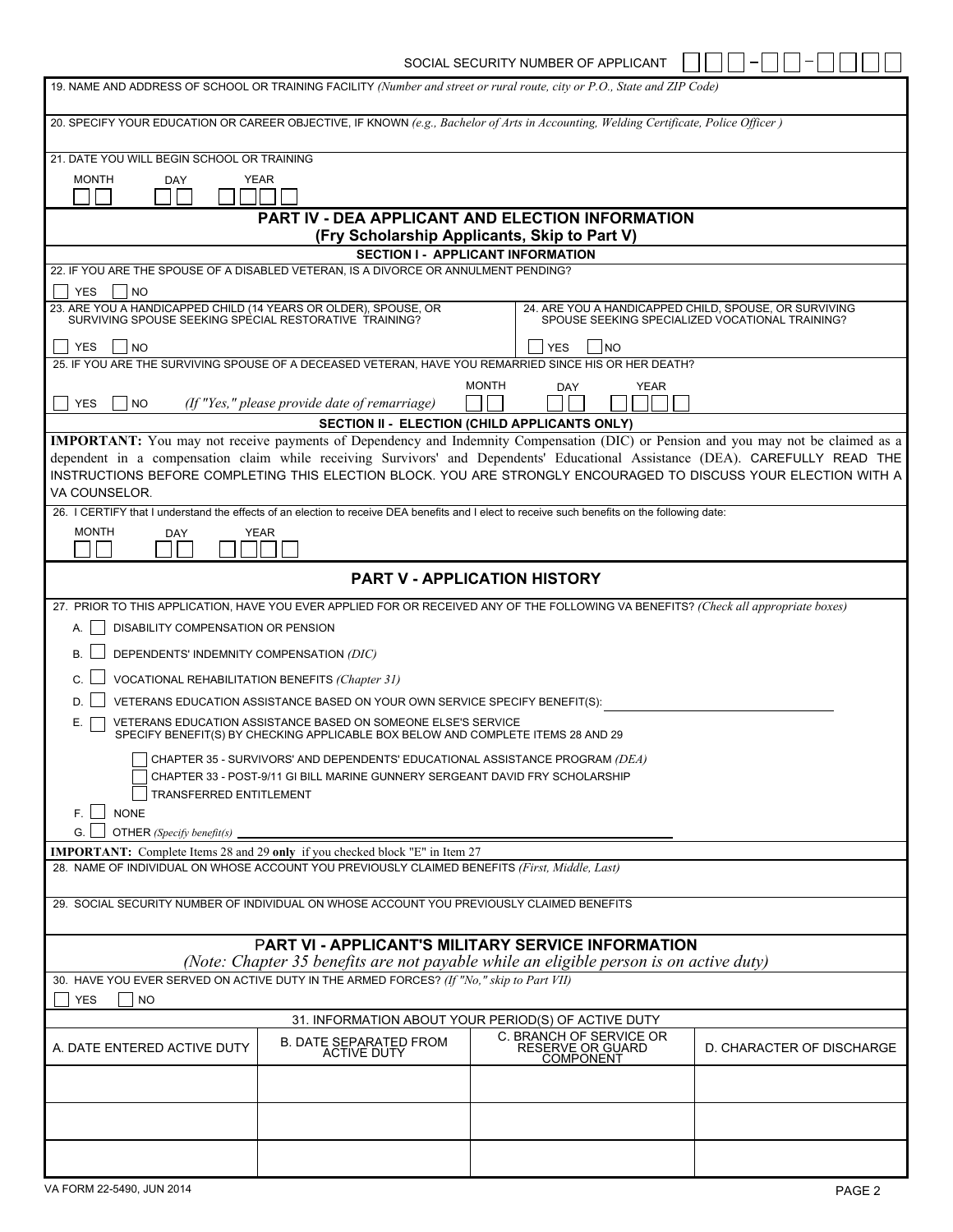| PART VII - EDUCATION, TRAINING, AND EMPLOYMENT                                                                                                                                                                     |                                                                                                                                                                                                                                                                                                                                                                               |                                                                   |                                             |                                |                                                          |                                                      |                             |                                               |  |
|--------------------------------------------------------------------------------------------------------------------------------------------------------------------------------------------------------------------|-------------------------------------------------------------------------------------------------------------------------------------------------------------------------------------------------------------------------------------------------------------------------------------------------------------------------------------------------------------------------------|-------------------------------------------------------------------|---------------------------------------------|--------------------------------|----------------------------------------------------------|------------------------------------------------------|-----------------------------|-----------------------------------------------|--|
|                                                                                                                                                                                                                    |                                                                                                                                                                                                                                                                                                                                                                               |                                                                   | <b>SECTION I - EDUCATION &amp; TRAINING</b> |                                |                                                          |                                                      |                             |                                               |  |
|                                                                                                                                                                                                                    | 32. CHECK THE APPROPRIATE BOX AND ENTER THE DATE IN ITEM 33<br><b>GRADUATED FROM HIGH SCHOOL</b><br>EXPECT TO GRADUATE FROM HIGH SCHOOL<br>NEVER ATTENDED HIGH SCHOOL                                                                                                                                                                                                         |                                                                   | DISCONTINUED HIGH SCHOOL<br>AWARDED GED     |                                | 33. DATE                                                 |                                                      |                             |                                               |  |
| 34A.                                                                                                                                                                                                               | 34B. NAME AND                                                                                                                                                                                                                                                                                                                                                                 |                                                                   | 34D. NUMBER OF<br>34C. DATES OF TRAINING    |                                |                                                          |                                                      | 34E. DEGREE,                |                                               |  |
| <b>TYPE OF</b><br><b>SCHOOL</b>                                                                                                                                                                                    | <b>LOCATION OF SCHOOL</b><br>(City and State)                                                                                                                                                                                                                                                                                                                                 | <b>FROM</b>                                                       | <b>TO</b>                                   |                                | SEMESTER,<br>QUARTER, OR CLOCK<br><b>HOURS COMPLETED</b> | DIPLOMA, OR<br><b>CERTIFICATE</b><br><b>RECEIVED</b> |                             | 34F. MAJOR FIELD OR<br><b>COURSE OF STUDY</b> |  |
| <b>HIGH SCHOOL</b>                                                                                                                                                                                                 |                                                                                                                                                                                                                                                                                                                                                                               |                                                                   |                                             |                                |                                                          |                                                      |                             |                                               |  |
| COLLEGE                                                                                                                                                                                                            |                                                                                                                                                                                                                                                                                                                                                                               |                                                                   |                                             |                                |                                                          |                                                      |                             |                                               |  |
| VOCATIONAL<br>OR TRADE<br><b>OTHER</b>                                                                                                                                                                             |                                                                                                                                                                                                                                                                                                                                                                               |                                                                   |                                             |                                |                                                          |                                                      |                             |                                               |  |
| (Specify)                                                                                                                                                                                                          |                                                                                                                                                                                                                                                                                                                                                                               |                                                                   |                                             |                                |                                                          |                                                      |                             |                                               |  |
|                                                                                                                                                                                                                    |                                                                                                                                                                                                                                                                                                                                                                               |                                                                   |                                             |                                |                                                          |                                                      |                             |                                               |  |
|                                                                                                                                                                                                                    |                                                                                                                                                                                                                                                                                                                                                                               |                                                                   |                                             | <b>SECTION II - EMPLOYMENT</b> |                                                          |                                                      |                             |                                               |  |
|                                                                                                                                                                                                                    |                                                                                                                                                                                                                                                                                                                                                                               |                                                                   | 35. CURRENT AND PAST EMPLOYMENT             |                                |                                                          |                                                      |                             |                                               |  |
|                                                                                                                                                                                                                    | A. EMPLOYER                                                                                                                                                                                                                                                                                                                                                                   |                                                                   | <b>B. JOB TITLE</b>                         |                                |                                                          | C. NUMBER OF MONTHS<br><b>EMPLOYED</b>               | <b>D. LICENSE OR RATING</b> |                                               |  |
|                                                                                                                                                                                                                    |                                                                                                                                                                                                                                                                                                                                                                               |                                                                   |                                             |                                |                                                          |                                                      |                             |                                               |  |
|                                                                                                                                                                                                                    |                                                                                                                                                                                                                                                                                                                                                                               |                                                                   |                                             |                                |                                                          |                                                      |                             |                                               |  |
|                                                                                                                                                                                                                    |                                                                                                                                                                                                                                                                                                                                                                               |                                                                   |                                             |                                |                                                          |                                                      |                             |                                               |  |
| <b>YES</b>                                                                                                                                                                                                         | <b>NOTE:</b> Complete Item 36 only if you are a civilian employee of the U.S. Government<br>36A. DO YOU EXPECT TO RECEIVE FUNDS FROM YOUR AGENCY OR<br>36B. SOURCE OF EDUCATIONAL ASSISTANCE FROM GOVERNMENT<br>DEPARTMENT FOR THE SAME COURSES FOR WHICH YOU EXPECT TO<br><b>EMPLOYMENT</b><br>RECEIVE VA EDUCATIONAL ASSISTANCE? (If "Yes," complete Item 36B)<br><b>NO</b> |                                                                   |                                             |                                |                                                          |                                                      |                             |                                               |  |
|                                                                                                                                                                                                                    |                                                                                                                                                                                                                                                                                                                                                                               | PART VIII - REMARKS, REMINDERS AND VA EDUCATION BENEFITS PAMPHLET |                                             |                                |                                                          |                                                      |                             |                                               |  |
|                                                                                                                                                                                                                    |                                                                                                                                                                                                                                                                                                                                                                               |                                                                   |                                             | <b>SECTION I - REMARKS</b>     |                                                          |                                                      |                             |                                               |  |
| 37. REMARKS (If more space is needed, please attach a separate sheet of paper. Be sure to include name and social security number on each sheet)                                                                   |                                                                                                                                                                                                                                                                                                                                                                               |                                                                   |                                             |                                |                                                          |                                                      |                             |                                               |  |
|                                                                                                                                                                                                                    | <b>SECTION II - REMINDERS</b>                                                                                                                                                                                                                                                                                                                                                 |                                                                   |                                             |                                |                                                          |                                                      |                             |                                               |  |
| <b>DID YOU REMEMBER TO:</b><br>* WRITE YOUR SOCIAL SECURITY NUMBER ON EACH PAGE<br>• WRITE YOUR COMPLETE MAILING ADDRESS<br>• ATTACH SUPPORTING DOCUMENTS (e.g., birth certificate, marriage license, DD214, etc.) |                                                                                                                                                                                                                                                                                                                                                                               |                                                                   |                                             |                                |                                                          |                                                      |                             |                                               |  |
| SECTION III - VA EDUCATION BENEFITS PAMPHLET                                                                                                                                                                       |                                                                                                                                                                                                                                                                                                                                                                               |                                                                   |                                             |                                |                                                          |                                                      |                             |                                               |  |
| 38. THE MOST CURRENT INFORMATION ON VA EDUCATION BENEFITS IS AVAILABLE ONLINE AT www.gibill.va.gov IF YOU WOULD LIKE A COPY OF THE VA<br>EDUCATION BENEFITS PAMPHLET PLEASE CHECK THE BOX.                         |                                                                                                                                                                                                                                                                                                                                                                               |                                                                   |                                             |                                |                                                          |                                                      |                             |                                               |  |
|                                                                                                                                                                                                                    | <b>PART IX - CERTIFICATION AND SIGNATURE OF APPLICANT</b>                                                                                                                                                                                                                                                                                                                     |                                                                   |                                             |                                |                                                          |                                                      |                             |                                               |  |
| I CERTIFY THAT all statements in my application are true and correct to the best of my knowledge and belief.                                                                                                       |                                                                                                                                                                                                                                                                                                                                                                               |                                                                   |                                             |                                |                                                          |                                                      |                             |                                               |  |
| 39A. SIGNATURE OF APPLICANT (DO NOT PRINT)                                                                                                                                                                         |                                                                                                                                                                                                                                                                                                                                                                               |                                                                   |                                             |                                |                                                          |                                                      | 39B. DATE SIGNED            |                                               |  |
| SIGN HERE<br><b>IN INK</b>                                                                                                                                                                                         |                                                                                                                                                                                                                                                                                                                                                                               |                                                                   |                                             |                                |                                                          |                                                      |                             |                                               |  |
|                                                                                                                                                                                                                    | PENALTY: Willfully false statements as to a material fact in a claim for education benefits is a punishable offense and may result in the forfeiture of these or other<br>benefits and in criminal penalties.                                                                                                                                                                 |                                                                   |                                             |                                |                                                          |                                                      |                             |                                               |  |

 $\overline{\phantom{a}}$ 

—<br>—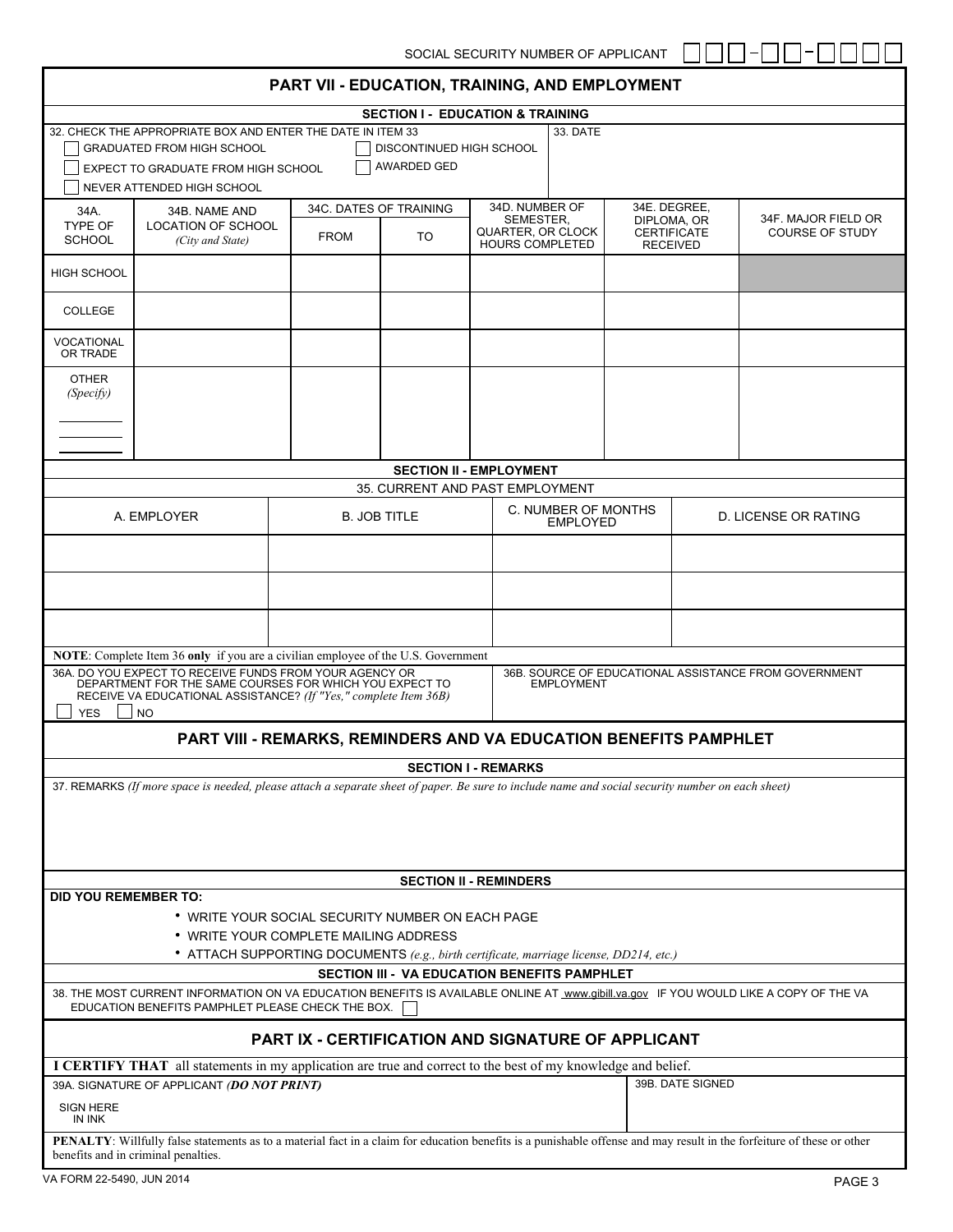(Please detach at perforation and retain this information for future reference)

#### **INFORMATION AND INSTRUCTIONS FOR COMPLETING THE DEPENDENTS' APPLICATION FOR VA EDUCATION BENEFITS (VA FORM 22-5490)**

Use this form to apply for educational assistance under the following benefit programs:

- Survivors' and Dependents' Educational Assistance Program (DEA) (chapter 35 of title 38, U.S. Code)
- Post-9/11 GI Bill Marine Gunnery Sergeant John David Fry Scholarship (Fry Scholarship) (chapter 33 of title 38, U.S. Code)

Do not use this form to apply for Veterans' education assistance based on your own service (chapters 30, 32, 33, 1606, or 1607) or vocational rehabilitation benefits (chapter 31). To apply for veterans' education assistance based on your own service, use VA Form 22-1990. To apply for vocational rehabilitation benefits, use VA Form 28-1900.

**INTERNET VERSION AVAILABLE** - You may complete and submit this application on-line at www.gibill.va.gov. Click on "GI Bill: Apply for Benefits."

**VA VOCATIONAL AND EDUCATIONAL COUNSELING HELP AVAILABLE** - VA offers a wide range of services to assist you in planning your educational and/or career goals. Services include educational and vocational guidance and testing to develop a greater understanding of your skills, talents, and interests. For more information on VA counseling, call VA toll-free at 1-888-GIBILL-1 (1-888-442-4551) or if you use the Telecommunications Device for the Deaf (TDD), the Federal Relay number is 711.

**NOTE:** The number on the instructions match the item numbers on this application. Items not mentioned are self-explanatory.

**ITEM 8.** The Department of Treasury requires all Federal benefit payments be made by electronic funds transfer (EFT), also called direct deposit. Please attach a voided personal check or deposit slip or provide the information requested below to enroll in direct deposit. If you do not have a bank account, you must receive your payment through Direct Express Debit MasterCard. To request a Direct Express Debit MasterCard you must apply at www.usdirectexpress.com or by telephone at 1-800-333-1795. If you elect not to enroll, you must contact representatives handling waiver requests for the Department of Treasury at 1-888-224-2950. They will address any questions or concerns you may have and encourage your participation in EFT.

**ITEM 16.** If you are certifying that you are married for the purpose of VA benefits, your marriage must be recognized by the place where you and/or your spouse resided at the time of marriage, or where you and/or your spouse resided when you filed your claim (or a later date when you became eligible for benefits.) (38 U.S.C. § 103(c)). Additional guidance on when VA recognizes marriages is available at http://www.va.gov/opa/marriage/.

**ITEM 17**. You will not be eligible to receive benefits for any period for which you or the qualifying individual on whose account you are claiming benefits has an outstanding felony warrant. Any benefits paid to you for such period will result in an overpayment and be subject to collection.

## **ITEM 18.**

**18A.** Select the benefit for which you are applying.

To qualify for Survivors' and Dependents' Educational Assistance (DEA) you must be either -

(1) The spouse or child of a veteran who is permanently and totally disabled as a result of a service-connected disability.

 (2) The spouse or child of an individual on active duty who has been listed as missing in action, captured in line of duty by hostile force, forcibly detained or interned in line of duty by hostile force, or forcibly detained or interned in line of

duty by foreign government or power for more than 90 days.

 (3) The surviving spouse or child of a veteran who died of a service-connected disability or who dies while a service- connected disability was rated permanent and total in nature.

 (4) The spouse or child of an individual on active duty for which the evidence shows that the individual is hospitalized for receiving outpatient medical care services or treatment; has a total disability permanent in nature incurred or aggravated in the line of duty in the active military, naval, or air service; and the serviceperson is likely to be discharged or released from such service for such disability.

Eligibility for DEA will be terminated in the event that VA determines that the individual on whose account benefits are claimed is no longer totally disabled or VA is notified that the individual is no longer listed as captured, missing in action, or forcibly detained.

**18B**. To qualify for the Fry Scholarship, you must be the child of an individual who after September 10, 2001, died in the line of duty while serving on active duty as a member of the Armed Forces.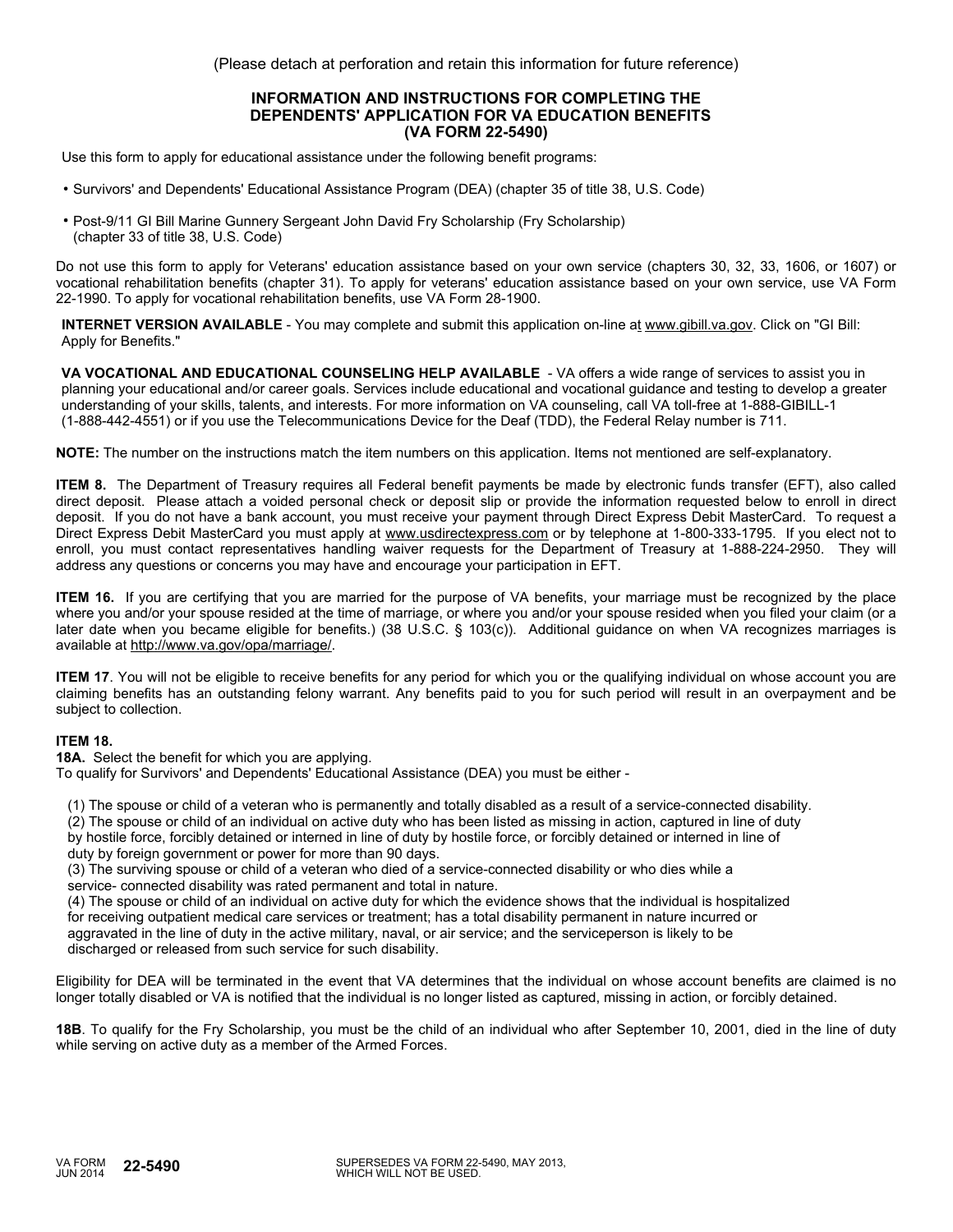## **INFORMATION AND INSTRUCTIONS (Continued)**

**18A. & 18B.** Types of education or training programs are self-explanatory, except for the following -

"Licensing or Certification Test." A licensing test is a test offered by a state, local, or federal agency that is required by law to practice an occupation. A certification test is a test designed to provide affirmation of an individual's qualifications in a specific occupation.

"National Admission Exam or National Exam for Credit." Individuals eligible to receive benefits under the Survivors' and Dependents' Educational Assistance program may be reimbursed for the cost of approved tests for admission to or credit at institutions of higher learning.

"Correspondence." Only spouses and surviving spouses eligible for the Survivors' and Dependents' Educational Assistance program may receive benefits for correspondence training. Payments for correspondence courses are made quarterly after VA receives a certification showing the number of lessons completed. For more information on correspondence courses, please visit our website at www.gibill.va.gov.

"Flight Training." You must already have a private pilot's license. If you are taking an Airline Transport Pilot course, you must have a valid first-class medical certificate on the date that you enter training. For all other flight courses, you must have a valid second-class medical certificate on the date that you enter training.

**ITEMS 23 and 24.** Any individual eligible under the Survivors' and Dependents' Educational Assistance program may receive Special Restorative Training or Specialized Vocational Training if a VA counselor determines that a specialized program is needed to overcome the effects of a physical or mental handicap. To be eligible for receipt of specialized training, the disability must prevent you from pursuing an educational program. Examples of Special Restorative Training include speech and voice correction, language retraining, lip reading, and Braille reading and writing. Specialized Vocational Training consists of specialized courses leading to a suitable vocational objective.

**ITEM 26.** Your election to receive Survivors' and Dependents' Educational Assistance (DEA) is final and cannot be changed. This means that payments of compensation, pension, and Dependents' Indemnity Compensation (DIC) will be terminated upon issuance of a DEA benefit payment. If you are planning to pursue a program of education for more than 45 months, you should consider deferring receipt of DEA benefits. We strongly recommend that you discuss your education or training plans with a VA counselor before making a decision. If you decide to elect benefits under DEA, indicate the date from which you wish your DEA payments to begin.

## **HOW TO FILE YOUR CLAIM**

Be sure to do the following:

#### **(A) If you have selected a school or training establishment:**

**Step 1:** Mail the completed application to the VA Regional Processing Office for the region of that school's physical address. See the last page for addresses of the VA Regional Processing Offices.

**Step 2:** Tell the veterans certifying official at your school or training establishment that you have applied for VA education benefits. Ask him or her to submit your enrollment information using VA Form 22-1999, Enrollment Certification, or its electronic version.

**Step 3:** Wait for VA to process your application and notify you of its decision concerning your eligibility for education benefits.

#### **(B) If you have not selected a school or training establishment:**

**Step 1:** Mail the completed application to the VA Regional Processing Office for the region of your home address. Check next page for the post office box address for these offices.

**Step 2:** Wait for VA to process your application and notify you of its decision concerning your eligibility for education benefits.

# **ADDITIONAL HELP COMPLETING APPLICATION**

If you need additional help completing this application or you want information about our work-study program, call VA tollfree at 1-888-GIBILL-1 (1-888-442-4551). If you use the Telecommunications Device for the Deaf (TDD), the Federal Relay number is 711. You can also get more information about education assistance from our education Internet site at www.gibill.va.gov.